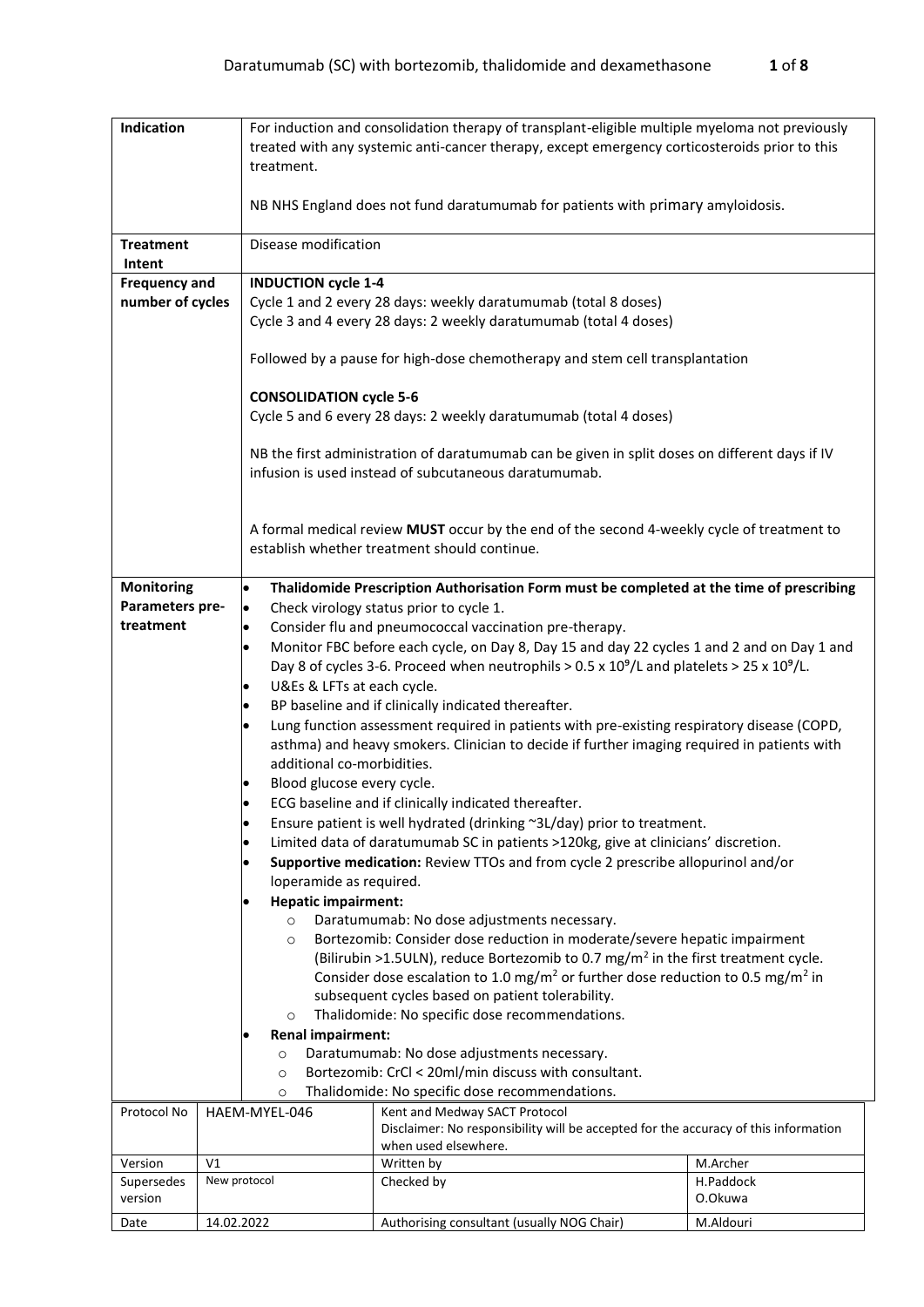| Daratumumab injection related reactions (IRRs):<br>$\bullet$                                                                                                            |
|-------------------------------------------------------------------------------------------------------------------------------------------------------------------------|
| Daratumumab can cause severe injection reactions which may result in admission to hospital.                                                                             |
| Pre-meds must be given 1-3 hours before the injection.                                                                                                                  |
| Patients should be pre-medicated with chlorphenamine, dexamethasone and paracetamol as                                                                                  |
| well as monitored (vital signs before and after the injection) and counselled regarding IRRs,                                                                           |
| especially during and following the first and second injections.                                                                                                        |
| If an anaphylactic reaction or life-threatening (Grade 4) reactions occur, appropriate                                                                                  |
| emergency care should be initiated immediately. Daratumumab therapy should be                                                                                           |
| discontinued immediately and permanently.                                                                                                                               |
| Patients should be observed for 6 hours post the 1st injection, 2 hours after 2nd dose and                                                                              |
| then 15 minutes observation after subsequent doses.                                                                                                                     |
| The use of post-infusion medications (e.g. inhaled corticosteroids, short and long acting                                                                               |
| bronchodilators) should be considered for patients with a history of chronic obstructive                                                                                |
| pulmonary disease to manage respiratory complications should they occur.                                                                                                |
| Administration of sub cut daratumumab:                                                                                                                                  |
| Inject 15 mL into the subcutaneous tissue of the abdomen approximately 7.5 cm to the right                                                                              |
| or left of the navel over approximately 3-5 minutes. Do not inject at other sites of the body as                                                                        |
| no data are available. Injection sites should be rotated for successive injections.                                                                                     |
|                                                                                                                                                                         |
| Daratumumab solution for subcutaneous injection should never be injected into areas where<br>the skin is red, bruised, tender, and hard or areas where there are scars. |
|                                                                                                                                                                         |
| Pause or slow down delivery rate if the patient experiences pain. In the event pain is not                                                                              |
| alleviated by slowing down the injection, a second injection site may be chosen on the                                                                                  |
| opposite side of the abdomen to deliver the remainder of the dose.                                                                                                      |
| During treatment with daratumumab solution for subcutaneous injection, do not administer                                                                                |
| other medicinal products for subcutaneous use at the same site as daratumumab.                                                                                          |
| Drug specific cautions and dose adjustments:                                                                                                                            |
| Thalidomide:                                                                                                                                                            |
| o Thromboembolism: patients have an increased risk of arterial thromboembolism,                                                                                         |
| including myocardial infarction and cerebrovascular events, in addition to the                                                                                          |
| established risk of venous thromboembolism. Thromboprophylaxis should be                                                                                                |
| administered for at least the first 5 months of treatment especially in patients with                                                                                   |
| additional thrombotic risk factors.                                                                                                                                     |
| o If renal impairment restricts use of thromboprophylaxis in at risk patients consider                                                                                  |
| withholding thalidomide.                                                                                                                                                |
| ○ Peripheral neuropathy: Patients should be advised to report prickling, numbness and                                                                                   |
| paraesthesia. It is recommended that clinical and neurological examinations are                                                                                         |
| performed in patients prior to starting thalidomide therapy, and that routine                                                                                           |
| monitoring is carried out regularly during treatment.                                                                                                                   |
| $\circ$ Skin toxicity: Interruption or discontinuation of thalidomide should be considered for                                                                          |
| any Grade 2-3 skin rash. Thalidomide must be discontinued for angioedema, Grade 4                                                                                       |
| rash, exfoliative or bullous rash, or if Stevens-Johnson syndrome (SJS), toxic epidermal                                                                                |
| necrolysis (TEN) or drug reaction with eosinophilia and systemic symptoms (DRESS) is                                                                                    |
| suspected and should not be resumed following discontinuation for these reactions.                                                                                      |
| o Tumour lysis syndrome (TLS): Patients with a high tumour burden are at greater risk of                                                                                |
| TLS, these patients should be monitored closely.                                                                                                                        |
| o Non-haematological - Grade 3-4 Thalidomide toxicity (constipation, neuropathy,                                                                                        |
| fatigue, sedation, rash, tremor and oedema). Stop Thalidomide for the remainder of                                                                                      |
| the cycle and then reintroduce at 50mg daily with the subsequent cycle.                                                                                                 |
| o Dose modification for thalidomide induced peripheral neuropathy.                                                                                                      |

| Protocol No | HAEM-MYEL-046 | Kent and Medway SACT Protocol                                                       |           |  |  |
|-------------|---------------|-------------------------------------------------------------------------------------|-----------|--|--|
|             |               | Disclaimer: No responsibility will be accepted for the accuracy of this information |           |  |  |
|             |               | when used elsewhere.                                                                |           |  |  |
| Version     | V1            | Written by                                                                          | M.Archer  |  |  |
| Supersedes  | New protocol  | Checked by                                                                          | H.Paddock |  |  |
| version     |               |                                                                                     | O.Okuwa   |  |  |
| Date        | 14.02.2022    | Authorising consultant (usually NOG Chair)                                          | M.Aldouri |  |  |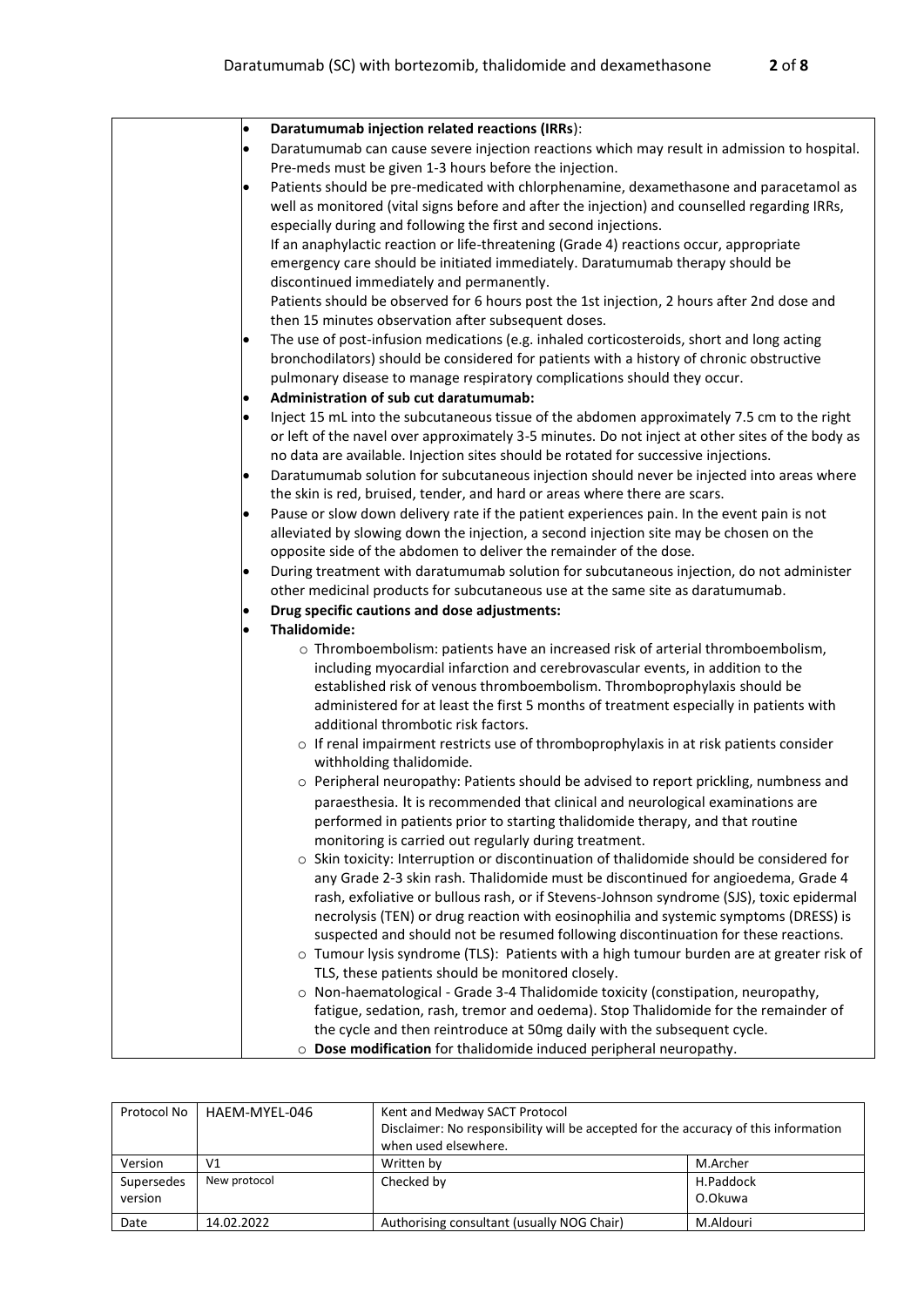|  | Grade 1 (paraesthesia, weakness and/or loss of reflexes) with no loss of function,<br>continue to monitor the patient with clinical examination. Consider reducing dose if                                                                                                                                                                                                                                         |
|--|--------------------------------------------------------------------------------------------------------------------------------------------------------------------------------------------------------------------------------------------------------------------------------------------------------------------------------------------------------------------------------------------------------------------|
|  | symptoms worsen.                                                                                                                                                                                                                                                                                                                                                                                                   |
|  | Grade 2 (interfering with function but not with activities of daily living), Reduce dose or<br>interrupt treatment and continue to monitor the patient with clinical and neurological<br>examination. If no improvement or continued worsening of the neuropathy,<br>discontinue treatment. If the neuropathy resolves to Grade 1 or better, the treatment<br>may be restarted, if the benefit/risk is favourable. |
|  | Grade 3 (interfering with activities of daily living) or Grade 4 (neuropathy which is                                                                                                                                                                                                                                                                                                                              |
|  | disabling), discontinue treatment.                                                                                                                                                                                                                                                                                                                                                                                 |
|  | <b>Bortezomib:</b>                                                                                                                                                                                                                                                                                                                                                                                                 |
|  |                                                                                                                                                                                                                                                                                                                                                                                                                    |
|  | Use with caution in patients with pre-existing heart disease or with high risk factors.<br>$\circ$                                                                                                                                                                                                                                                                                                                 |
|  | Patients should be advised to report any new or worsening respiratory symptoms.<br>$\circ$                                                                                                                                                                                                                                                                                                                         |
|  | Bortezomib can affect the ability to drive and use machines. If patients experience<br>$\circ$<br>fatigue/dizziness or blurred vision they should not drive.                                                                                                                                                                                                                                                       |
|  | At least 72 hours must elapse between consecutive Bortezomib doses.<br>$\circ$                                                                                                                                                                                                                                                                                                                                     |
|  | Dose modification bortezomib: If Hb < 65g/I transfuse patient and restart treatment<br>$\circ$<br>when $Hb > 65g/l$ .                                                                                                                                                                                                                                                                                              |
|  | Bortezomib should be withheld for any grade 3 non-haematological (see below for<br>$\circ$                                                                                                                                                                                                                                                                                                                         |
|  | guidance on managing neuropathic toxicities) or Grade 4 haematological toxicities                                                                                                                                                                                                                                                                                                                                  |
|  | (neutrophils < 0.5 x $10^9$ /L or platelets < 25 x $10^9$ /L); once toxicity has settled reinitiate                                                                                                                                                                                                                                                                                                                |
|  | at 75%, (ie 1.3mg/m <sup>2</sup> $\rightarrow$ 1.0mg/m <sup>2</sup> $\rightarrow$ 0.7mg/m <sup>2</sup> ).                                                                                                                                                                                                                                                                                                          |
|  | For Neuropathic Pain and or Peripheral Sensory or Motor Neuropathy dose reductions<br>$\circ$                                                                                                                                                                                                                                                                                                                      |
|  | see table 1.                                                                                                                                                                                                                                                                                                                                                                                                       |
|  | Dexamethasone:                                                                                                                                                                                                                                                                                                                                                                                                     |
|  | Dose reduction may be considered in patients who are >75 years, patients who have a<br>$\circ$                                                                                                                                                                                                                                                                                                                     |
|  | BMI <18.5, patients with poorly controlled diabetes mellitus or who have had prior                                                                                                                                                                                                                                                                                                                                 |
|  | intolerance/adverse event (AE) to steroid therapy.                                                                                                                                                                                                                                                                                                                                                                 |
|  | Interference with tests (refer to company risk materials): Daratumumab binds to CD38 on                                                                                                                                                                                                                                                                                                                            |
|  | red blood cells and results in a positive Indirect Antiglobulin Test (Coombs test) which may                                                                                                                                                                                                                                                                                                                       |
|  | persist for up to 6 months after the last infusion. Send a blood sample for group/direct                                                                                                                                                                                                                                                                                                                           |
|  | antiglobulin/phenotype testing prior to treatment. Daratumumab may be detected on SPE                                                                                                                                                                                                                                                                                                                              |
|  | and IFE assays resulting in false positive results for patients with IgG kappa myeloma protein                                                                                                                                                                                                                                                                                                                     |
|  | impacting initial assessment of complete responses.                                                                                                                                                                                                                                                                                                                                                                |
|  | Common drug interactions: (for comprehensive list refer to BNF/SPC)                                                                                                                                                                                                                                                                                                                                                |
|  | The concomitant use of bortezomib with strong CYP3A4 inducers (e.g., rifampicin,                                                                                                                                                                                                                                                                                                                                   |
|  | carbamazepine, phenytoin, phenobarbital and St. John's Wort) is not recommended, as                                                                                                                                                                                                                                                                                                                                |
|  | efficacy may be reduced. CYP3A4 inhibitors (e.g. ketoconazole, ritonavir) should be used with                                                                                                                                                                                                                                                                                                                      |
|  | caution and patients monitored for toxicity.                                                                                                                                                                                                                                                                                                                                                                       |
|  |                                                                                                                                                                                                                                                                                                                                                                                                                    |
|  | Contraception:                                                                                                                                                                                                                                                                                                                                                                                                     |
|  | Follow thalidomide pregnancy prevention programme. Ensure patient is informed of                                                                                                                                                                                                                                                                                                                                   |
|  | requirement for strict contraception precautions during treatment with thalidomide.                                                                                                                                                                                                                                                                                                                                |
|  | To avoid exposure to the foetus, women of reproductive potential should use effective                                                                                                                                                                                                                                                                                                                              |
|  | contraception during treatment and for 3 months after cessation of daratumumab treatment.                                                                                                                                                                                                                                                                                                                          |
|  | <b>Missed dose:</b>                                                                                                                                                                                                                                                                                                                                                                                                |
|  | Daratumumab: If a planned dose is missed, the dose should be administered as soon as<br>$\circ$                                                                                                                                                                                                                                                                                                                    |
|  | possible and the dosing schedule should be adjusted accordingly, maintaining the                                                                                                                                                                                                                                                                                                                                   |
|  | treatment interval.                                                                                                                                                                                                                                                                                                                                                                                                |
|  | Thalidomide: If less than 12 hours since the missed dose patients should take the dose, if<br>$\circ$                                                                                                                                                                                                                                                                                                              |
|  | more than 12 hours the patient should be advised to omit the dose and continue with                                                                                                                                                                                                                                                                                                                                |
|  | their normal schedule the following day.                                                                                                                                                                                                                                                                                                                                                                           |
|  |                                                                                                                                                                                                                                                                                                                                                                                                                    |

| Protocol No | HAEM-MYEL-046 | Kent and Medway SACT Protocol                                                       |           |  |  |
|-------------|---------------|-------------------------------------------------------------------------------------|-----------|--|--|
|             |               | Disclaimer: No responsibility will be accepted for the accuracy of this information |           |  |  |
|             |               | when used elsewhere.                                                                |           |  |  |
| Version     | V1            | Written by                                                                          | M.Archer  |  |  |
| Supersedes  | New protocol  | Checked by                                                                          | H.Paddock |  |  |
| version     |               |                                                                                     | O.Okuwa   |  |  |
| Date        | 14.02.2022    | Authorising consultant (usually NOG Chair)                                          | M.Aldouri |  |  |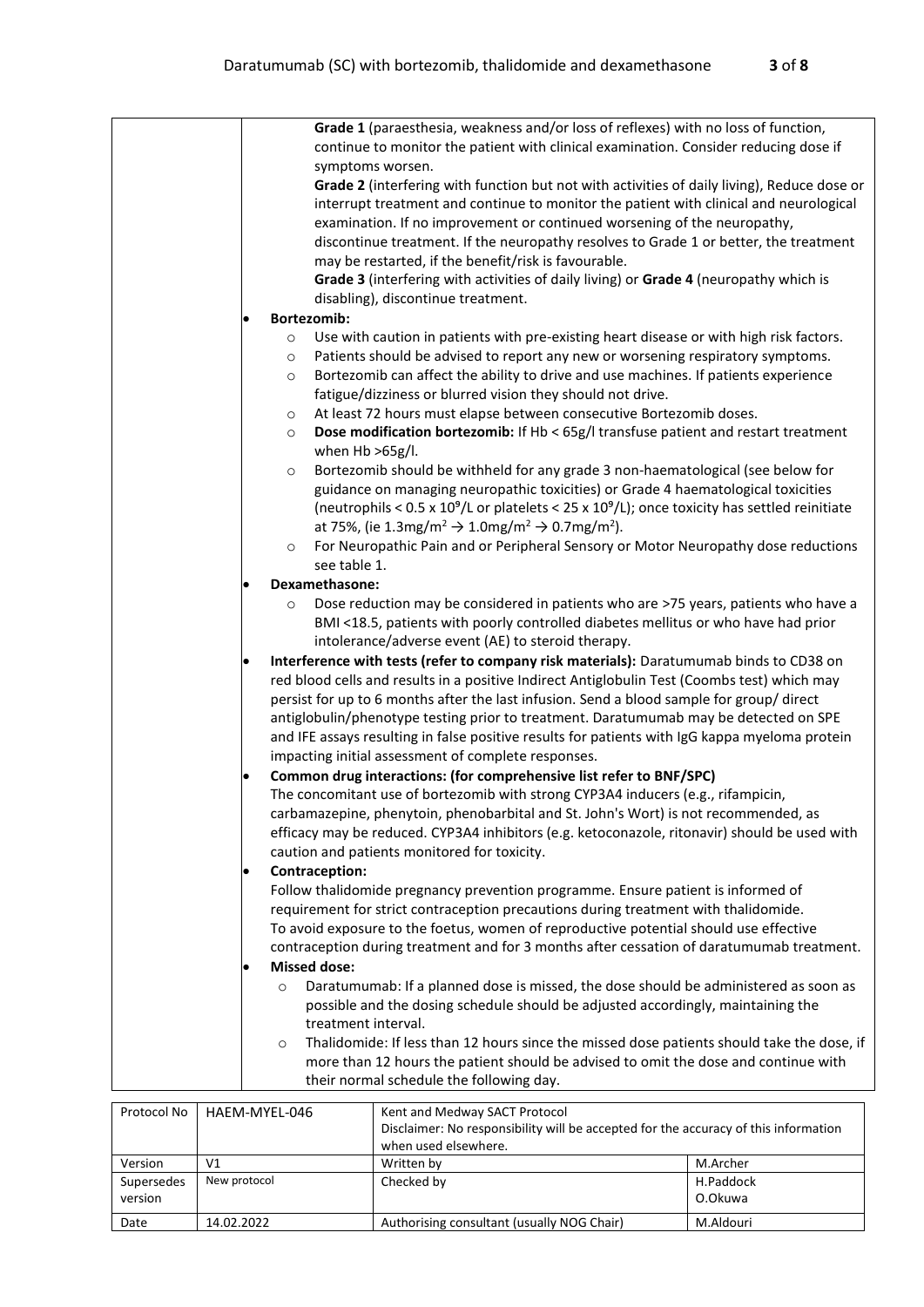|                   | For oral self-administration: refer to local Trust policy on oral anti-cancer medicines and<br>supply Patient Information Leaflet and Macmillan information sheet. |
|-------------------|--------------------------------------------------------------------------------------------------------------------------------------------------------------------|
| <b>References</b> | SPC accessed online 21.01.2022 Blueteq form accessed online 06.01.                                                                                                 |
|                   | CDF list accessed online 05.01.2022 KMCC protocol HAEM-MYEL-041 v1                                                                                                 |

NB For funding information, refer to CDF and NICE Drugs Funding List

#### **Table 1: Dose modification of bortezomib for neuropathic toxicities**

| Severity of Peripheral Neuropathy Signs and<br>Symptoms*                                                                                                                                                                                                                                                                                               | <b>Modification of Dose and Regimen</b>                                                                                                                                   |  |  |
|--------------------------------------------------------------------------------------------------------------------------------------------------------------------------------------------------------------------------------------------------------------------------------------------------------------------------------------------------------|---------------------------------------------------------------------------------------------------------------------------------------------------------------------------|--|--|
| Grade 1 (asymptomatic; loss of deep tendon reflexes<br>or paraesthesia) without pain or loss of function                                                                                                                                                                                                                                               | No Action                                                                                                                                                                 |  |  |
| Grade 1 with pain or Grade 2 (moderate symptoms;<br>limiting instrumental Activities of Daily Living<br>$(ADL)$ **)                                                                                                                                                                                                                                    | Reduce bortezomib to 1 mg/m <sup>2</sup>                                                                                                                                  |  |  |
| Grade 2 with pain or Grade 3 (severe symptoms;<br>limiting self-care ADL ***)                                                                                                                                                                                                                                                                          | Withhold bortezomib therapy until toxicity<br>resolves. When toxicity resolves, reinitiate with a<br>reduced dose of bortezomib at 0.7 mg/m <sup>2</sup> once per<br>week |  |  |
| Grade 4 (life-threatening consequences; urgent<br>intervention indicated)                                                                                                                                                                                                                                                                              | Discontinue bortezomib                                                                                                                                                    |  |  |
| *Grading based on NCI Common Terminology Criteria for Adverse Events (CTCAE) v4.0 **Instrumental ADL:<br>refers to preparing meals, shopping for groceries or clothes, using telephone, managing money etc; ***Self care<br>ADL: refers to bathing, dressing and undressing, feeding self, using the toilet, taking medications, and not<br>bedridden. |                                                                                                                                                                           |  |  |

| Protocol No | HAEM-MYEL-046  | Kent and Medway SACT Protocol                                                       |           |  |  |
|-------------|----------------|-------------------------------------------------------------------------------------|-----------|--|--|
|             |                | Disclaimer: No responsibility will be accepted for the accuracy of this information |           |  |  |
|             |                | when used elsewhere.                                                                |           |  |  |
| Version     | V <sub>1</sub> | Written by                                                                          | M.Archer  |  |  |
| Supersedes  | New protocol   | Checked by                                                                          | H.Paddock |  |  |
| version     |                |                                                                                     | O.Okuwa   |  |  |
| Date        | 14.02.2022     | Authorising consultant (usually NOG Chair)                                          | M.Aldouri |  |  |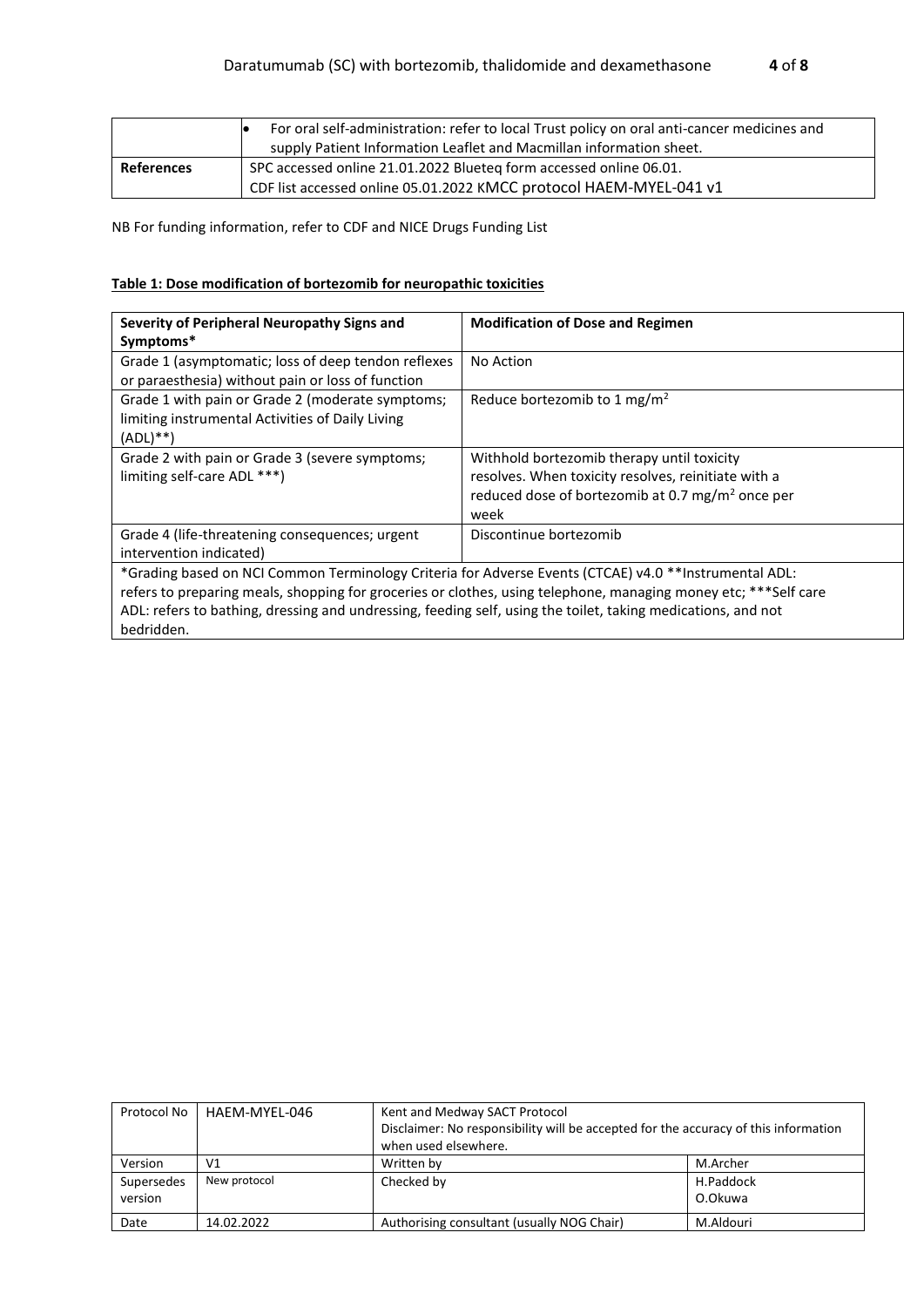## **INDUCTION - Cycle 1 and 2 only: 28-day cycle**

| Day        | Drug                 | Dose                    | Route     | Infusion<br>Duration | Administration                                                                                                                                                                                                                                                                                   |
|------------|----------------------|-------------------------|-----------|----------------------|--------------------------------------------------------------------------------------------------------------------------------------------------------------------------------------------------------------------------------------------------------------------------------------------------|
| 1          | <b>DEXAMETHASONE</b> | 40 <sub>mg</sub>        | PO        | stat                 | To be administered 1-3 hours prior to                                                                                                                                                                                                                                                            |
|            | Chlorphenamine       | 4 <sub>mg</sub>         | PO        | stat                 | daratumumab.                                                                                                                                                                                                                                                                                     |
|            | Paracetamol          | 1gm                     | PO        | stat                 | (dispensed as TTO pack)                                                                                                                                                                                                                                                                          |
|            | Montelukast          | 10 <sub>mg</sub>        | PO        | stat                 |                                                                                                                                                                                                                                                                                                  |
|            | Cycle 1 day 1 only   |                         |           |                      |                                                                                                                                                                                                                                                                                                  |
|            | <b>DARATUMUMAB</b>   | 1800mg                  | <b>SC</b> | 3-5mins              | Inject 15 mL into the subcutaneous tissue of<br>the abdomen approximately 7.5 cm to the<br>right or left of the navel over approximately<br>3-5 minutes. Do not inject at other sites of<br>the body as no data are available.<br>Injection sites should be rotated for<br>successive injections |
|            | <b>BORTEZOMIB</b>    | $1.3$ mg/m <sup>2</sup> | SC        | bolus                |                                                                                                                                                                                                                                                                                                  |
| 4          | <b>BORTEZOMIB</b>    | $1.3$ mg/m <sup>2</sup> | <b>SC</b> | bolus                |                                                                                                                                                                                                                                                                                                  |
| 8          | <b>DEXAMETHASONE</b> | 40 <sub>mg</sub>        | PO        | stat                 | To be administered 1-3 hours prior to                                                                                                                                                                                                                                                            |
|            | Chlorphenamine       | 4 <sub>mg</sub>         | PO        | stat                 | daratumumab.                                                                                                                                                                                                                                                                                     |
|            | Paracetamol          | 1gm                     | PO        | stat                 | (dispensed as TTO pack)                                                                                                                                                                                                                                                                          |
|            | <b>DARATUMUMAB</b>   | 1800mg                  | <b>SC</b> | 3-5mins              | Inject 15 mL into the subcutaneous tissue of<br>the abdomen approximately 7.5 cm to the<br>right or left of the navel over approximately<br>3-5 minutes. Do not inject at other sites of<br>the body as no data are available.<br>Injection sites should be rotated for<br>successive injections |
|            | <b>BORTEZOMIB</b>    | $1.3$ mg/m <sup>2</sup> | <b>SC</b> | bolus                |                                                                                                                                                                                                                                                                                                  |
| 11         | <b>BORTEZOMIB</b>    | $1.3$ mg/m <sup>2</sup> | <b>SC</b> | bolus                |                                                                                                                                                                                                                                                                                                  |
| 15 &<br>22 | <b>DEXAMETHASONE</b> | 40 <sub>mg</sub>        | PO        | stat                 | To be administered 1-3 hours prior to<br>daratumumab.<br>(dispensed as TTO pack)                                                                                                                                                                                                                 |
|            | Chlorphenamine       | 4 <sub>mg</sub>         | PO        | stat                 |                                                                                                                                                                                                                                                                                                  |
|            | Paracetamol          | 1gm                     | PO        | stat                 |                                                                                                                                                                                                                                                                                                  |
|            | <b>DARATUMUMAB</b>   | 1800mg                  | <b>SC</b> | 3-5mins              | Inject 15 mL into the subcutaneous tissue of<br>the abdomen approximately 7.5 cm to the<br>right or left of the navel over approximately<br>3-5 minutes. Do not inject at other sites of<br>the body as no data are available.<br>Injection sites should be rotated for<br>successive injections |

| Protocol No | HAEM-MYEL-046 | Kent and Medway SACT Protocol                                                       |           |  |  |
|-------------|---------------|-------------------------------------------------------------------------------------|-----------|--|--|
|             |               | Disclaimer: No responsibility will be accepted for the accuracy of this information |           |  |  |
|             |               | when used elsewhere.                                                                |           |  |  |
| Version     | V1            | Written by                                                                          | M.Archer  |  |  |
| Supersedes  | New protocol  | Checked by                                                                          | H.Paddock |  |  |
| version     |               |                                                                                     | O.Okuwa   |  |  |
| Date        | 14.02.2022    | Authorising consultant (usually NOG Chair)                                          | M.Aldouri |  |  |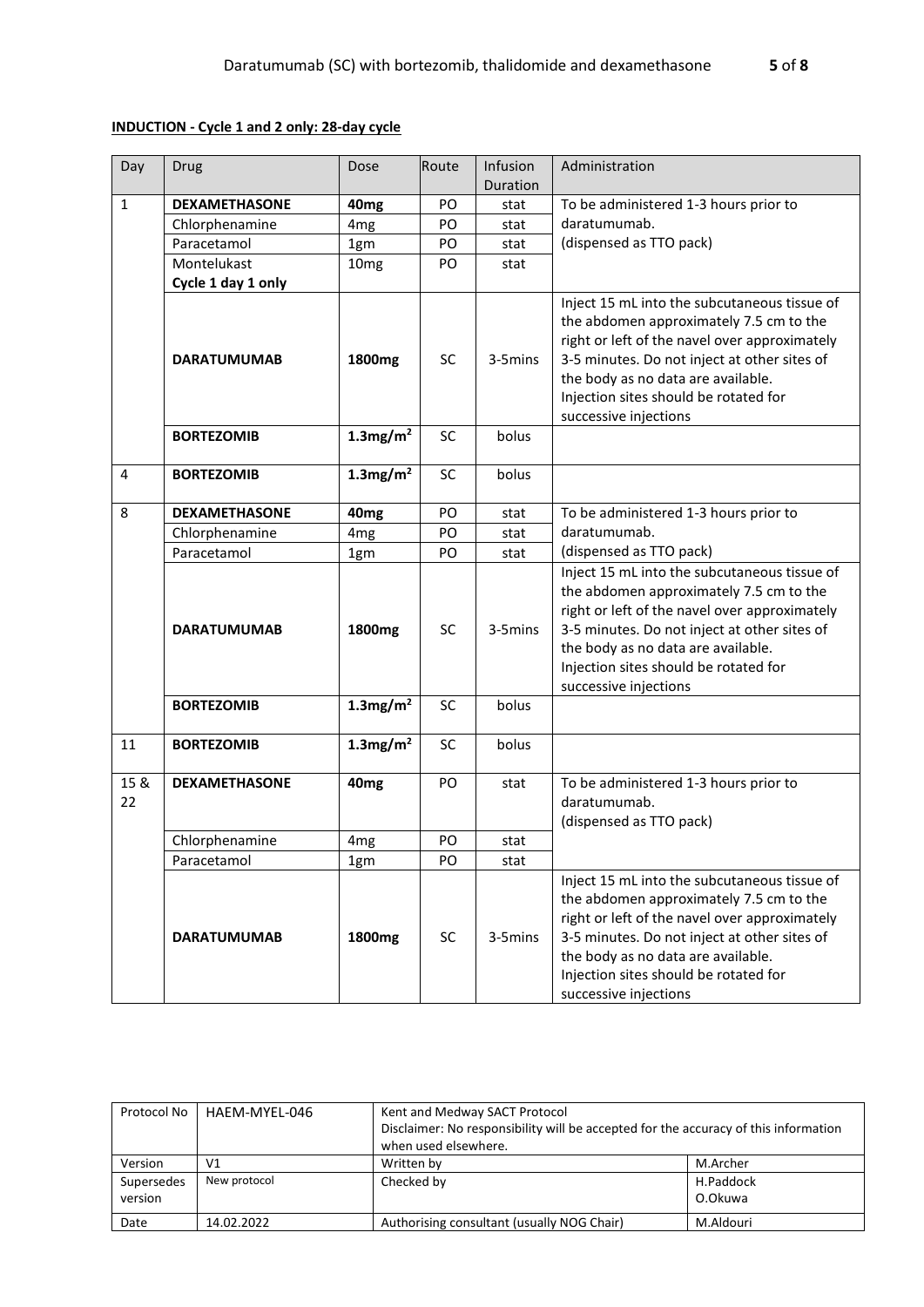# **TTOs cycle 1 and 2**

| <b>TTO</b> | Drug                                                  | Dose               | Route | <b>Directions</b>                                         |  |
|------------|-------------------------------------------------------|--------------------|-------|-----------------------------------------------------------|--|
|            | <b>DEXAMETHASONE</b>                                  | 40 <sub>mg</sub>   | PO.   | OM on days 2, 9, 16 and 23                                |  |
|            |                                                       |                    |       | Take with or after food.                                  |  |
|            | <b>THALIDOMIDE</b>                                    | 50 <sub>mg</sub> - | PO    | 50mg ON cycle 1.                                          |  |
|            |                                                       | 100 <sub>mg</sub>  |       | Increase to 100mg from cycle 2 if tolerated.              |  |
|            |                                                       |                    |       | OD and review after 4 weeks.                              |  |
|            | Allopurinol                                           | 300 <sub>mg</sub>  | PO.   | Prescribe continuing supply if required from cycle 2      |  |
|            |                                                       |                    |       | onwards.                                                  |  |
|            | Omeprazole                                            | 20 <sub>mg</sub>   | PO.   | <b>OD</b>                                                 |  |
|            | Aciclovir                                             | 400 <sub>mg</sub>  | PO.   | BD continuously (plus 3 more months after completion of   |  |
|            |                                                       |                    |       | last treatment dose)                                      |  |
|            | Co-trimoxazole                                        | 480 <sub>mg</sub>  | PO.   | TWICE daily on Mondays, Wednesdays and Fridays (plus 3    |  |
|            |                                                       |                    |       | more months after completion of last treatment dose)      |  |
|            | Metoclopramide                                        | 10 <sub>mg</sub>   | PO.   | TDS for 3 days, then TDS PRN.                             |  |
|            |                                                       |                    |       | Do not take for more than 5 days consecutively.           |  |
|            |                                                       |                    |       | Take two capsules (4mg) after first loose stool, then one |  |
|            | Loperamide                                            | 2 <sub>mg</sub>    | PO.   | capsule (2mg) after each loose stool when required.       |  |
|            |                                                       |                    |       | (Maximum 16mg per day).                                   |  |
|            |                                                       |                    |       |                                                           |  |
|            |                                                       |                    |       | Dispense on Cycle 1 only, and then prescribe as required. |  |
|            | Consider prophylactic anticoagulation and antifungals |                    |       |                                                           |  |

| Protocol No           | HAEM-MYEL-046 | Kent and Medway SACT Protocol<br>Disclaimer: No responsibility will be accepted for the accuracy of this information<br>when used elsewhere. |                      |  |  |
|-----------------------|---------------|----------------------------------------------------------------------------------------------------------------------------------------------|----------------------|--|--|
| Version               | V1            | Written by                                                                                                                                   | M.Archer             |  |  |
| Supersedes<br>version | New protocol  | Checked by                                                                                                                                   | H.Paddock<br>O.Okuwa |  |  |
| Date                  | 14.02.2022    | Authorising consultant (usually NOG Chair)                                                                                                   | M.Aldouri            |  |  |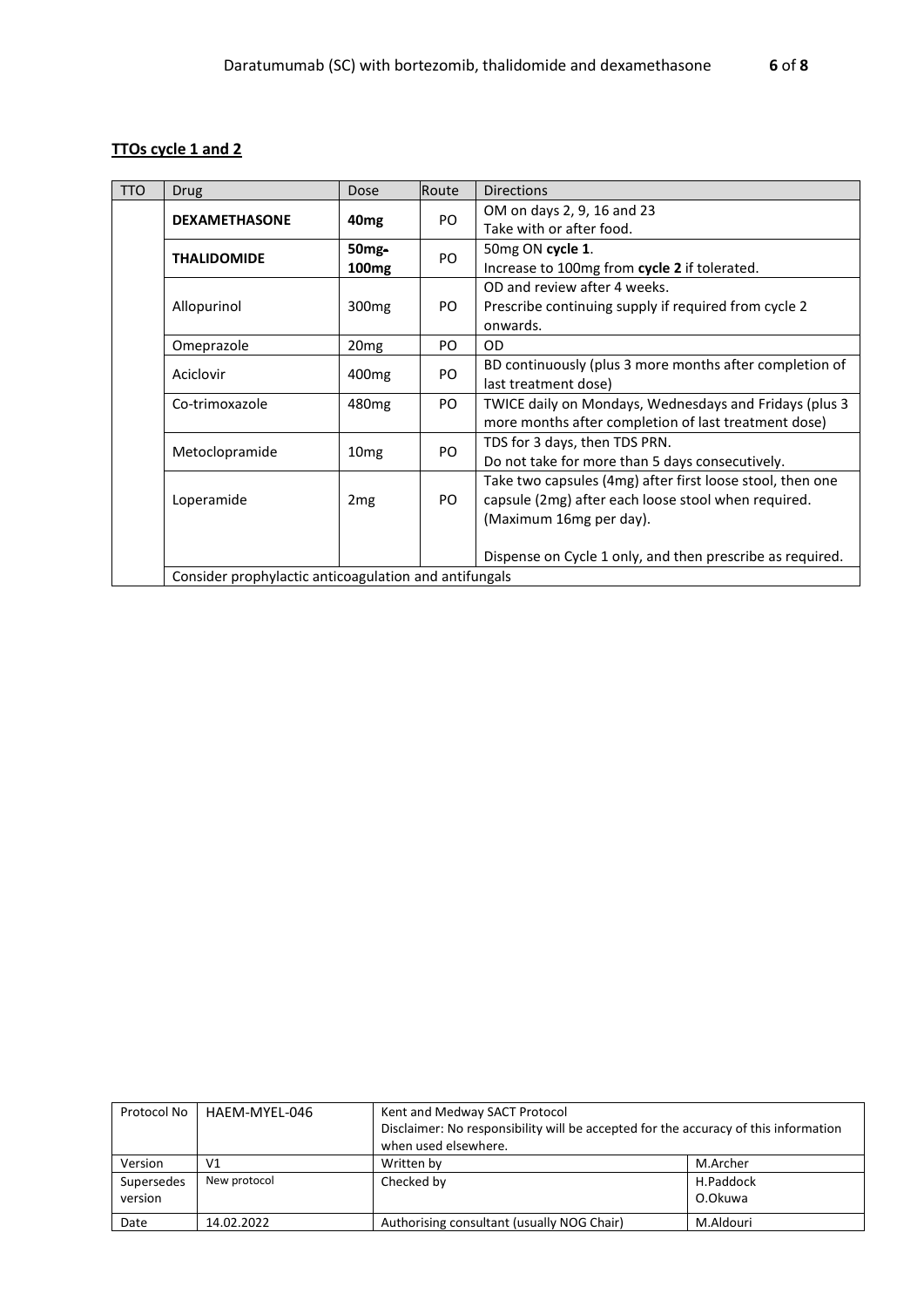## **INDUCTION - Cycle 3 and 4 only: 28 days**

| Day          | <b>Drug</b>                                            | Dose                    | Route     | Infusion                                                                       | Administration                                                                                                                                                                                                                                               |  |  |
|--------------|--------------------------------------------------------|-------------------------|-----------|--------------------------------------------------------------------------------|--------------------------------------------------------------------------------------------------------------------------------------------------------------------------------------------------------------------------------------------------------------|--|--|
|              |                                                        |                         |           | Duration                                                                       |                                                                                                                                                                                                                                                              |  |  |
| $\mathbf{1}$ | <b>DEXAMETHASONE</b>                                   | 40 <sub>mg</sub>        | PO        | stat                                                                           | To be administered 1-3 hours prior to                                                                                                                                                                                                                        |  |  |
|              | Chlorphenamine                                         | 4 <sub>mg</sub>         | PO        | stat                                                                           | daratumumab.                                                                                                                                                                                                                                                 |  |  |
|              | Paracetamol                                            | 1gm                     | PO        | stat                                                                           | (dispensed as TTO pack)                                                                                                                                                                                                                                      |  |  |
|              |                                                        |                         |           |                                                                                | Inject 15 mL into the subcutaneous tissue of                                                                                                                                                                                                                 |  |  |
|              |                                                        |                         | SC        | 3-5mins                                                                        | the abdomen approximately 7.5 cm to the                                                                                                                                                                                                                      |  |  |
|              | <b>DARATUMUMAB</b>                                     | 1800mg                  |           |                                                                                | right or left of the navel over approximately                                                                                                                                                                                                                |  |  |
|              |                                                        |                         |           |                                                                                | 3-5 minutes. Do not inject at other sites of<br>the body as no data are available.                                                                                                                                                                           |  |  |
|              |                                                        |                         |           |                                                                                | Injection sites should be rotated for                                                                                                                                                                                                                        |  |  |
|              |                                                        |                         |           |                                                                                | successive injections                                                                                                                                                                                                                                        |  |  |
|              | <b>BORTEZOMIB</b>                                      | $1.3$ mg/m <sup>2</sup> | SC        | bolus                                                                          |                                                                                                                                                                                                                                                              |  |  |
|              |                                                        |                         |           |                                                                                |                                                                                                                                                                                                                                                              |  |  |
| 4,8          | <b>BORTEZOMIB</b>                                      | $1.3$ mg/m <sup>2</sup> | <b>SC</b> | bolus                                                                          |                                                                                                                                                                                                                                                              |  |  |
| &11          |                                                        |                         |           |                                                                                |                                                                                                                                                                                                                                                              |  |  |
| 15           | <b>DEXAMETHASONE</b>                                   | 20 <sub>mg</sub>        | PO        | stat                                                                           | To be administered 1-3 hours prior to                                                                                                                                                                                                                        |  |  |
|              | Chlorphenamine                                         | 4 <sub>mg</sub>         | PO        | stat                                                                           | daratumumab.                                                                                                                                                                                                                                                 |  |  |
|              | Paracetamol                                            | 1gm                     | PO        | stat                                                                           | (dispensed as TTO pack)                                                                                                                                                                                                                                      |  |  |
|              |                                                        |                         |           |                                                                                | Inject 15 mL into the subcutaneous tissue of                                                                                                                                                                                                                 |  |  |
|              |                                                        |                         |           |                                                                                | the abdomen approximately 7.5 cm to the                                                                                                                                                                                                                      |  |  |
|              |                                                        |                         |           |                                                                                | right or left of the navel over approximately                                                                                                                                                                                                                |  |  |
|              | <b>DARATUMUMAB</b>                                     | 1800mg                  | SC        | 3-5mins                                                                        | 3-5 minutes. Do not inject at other sites of                                                                                                                                                                                                                 |  |  |
|              |                                                        |                         |           |                                                                                | the body as no data are available.                                                                                                                                                                                                                           |  |  |
|              |                                                        |                         |           |                                                                                | Injection sites should be rotated for<br>successive injections                                                                                                                                                                                               |  |  |
| <b>TTO</b>   | Drug                                                   | Dose                    | Route     | Directions                                                                     |                                                                                                                                                                                                                                                              |  |  |
|              |                                                        |                         |           | OM day 2                                                                       |                                                                                                                                                                                                                                                              |  |  |
|              | <b>DEXAMETHASONE</b>                                   | 40 <sub>mg</sub>        | PO        |                                                                                | Take with or after food.                                                                                                                                                                                                                                     |  |  |
|              |                                                        |                         |           | OM day 8, 9 and 16                                                             |                                                                                                                                                                                                                                                              |  |  |
|              | <b>DEXAMETHASONE</b>                                   | 20 <sub>mg</sub>        | PO        | Take with or after food.                                                       |                                                                                                                                                                                                                                                              |  |  |
|              | <b>THALIDOMIDE</b>                                     | 50 <sub>mg</sub> -      | PO        | ON                                                                             |                                                                                                                                                                                                                                                              |  |  |
|              |                                                        | 100 <sub>mg</sub>       |           |                                                                                |                                                                                                                                                                                                                                                              |  |  |
|              | Omeprazole                                             | 20mg                    | PO        | OD                                                                             |                                                                                                                                                                                                                                                              |  |  |
|              | Aciclovir                                              | 400 <sub>mg</sub>       | PO        | BD continuously (plus 3 more months after completion of                        |                                                                                                                                                                                                                                                              |  |  |
|              | Co-trimoxazole                                         | 480 <sub>mg</sub>       | PO        | last treatment dose)<br>TWICE daily on Mondays, Wednesdays and Fridays (plus 3 |                                                                                                                                                                                                                                                              |  |  |
|              |                                                        |                         |           |                                                                                |                                                                                                                                                                                                                                                              |  |  |
|              |                                                        |                         |           |                                                                                | more months after completion of last treatment dose)<br>TDS for 3 days, then TDS PRN.<br>Do not take for more than 5 days consecutively.<br>Take two capsules (4mg) after first loose stool, then one<br>capsule (2mg) after each loose stool when required. |  |  |
|              | Metoclopramide                                         | 10 <sub>mg</sub>        | PO        |                                                                                |                                                                                                                                                                                                                                                              |  |  |
|              |                                                        |                         |           |                                                                                |                                                                                                                                                                                                                                                              |  |  |
|              | Loperamide                                             | 2 <sub>mg</sub>         | PO        |                                                                                |                                                                                                                                                                                                                                                              |  |  |
|              |                                                        |                         |           | (Maximum 16mg per day).                                                        |                                                                                                                                                                                                                                                              |  |  |
|              |                                                        |                         |           |                                                                                |                                                                                                                                                                                                                                                              |  |  |
|              |                                                        |                         |           |                                                                                | Dispense on Cycle 1 only, and then prescribe as required.                                                                                                                                                                                                    |  |  |
|              | Consider prophylactic anticoagulation and antifungals. |                         |           |                                                                                |                                                                                                                                                                                                                                                              |  |  |

| Protocol No           | HAEM-MYEL-046 | Kent and Medway SACT Protocol<br>Disclaimer: No responsibility will be accepted for the accuracy of this information<br>when used elsewhere. |                      |  |  |
|-----------------------|---------------|----------------------------------------------------------------------------------------------------------------------------------------------|----------------------|--|--|
| Version               | V1            | Written by                                                                                                                                   | M.Archer             |  |  |
| Supersedes<br>version | New protocol  | Checked by                                                                                                                                   | H.Paddock<br>O.Okuwa |  |  |
| Date                  | 14.02.2022    | Authorising consultant (usually NOG Chair)                                                                                                   | M.Aldouri            |  |  |